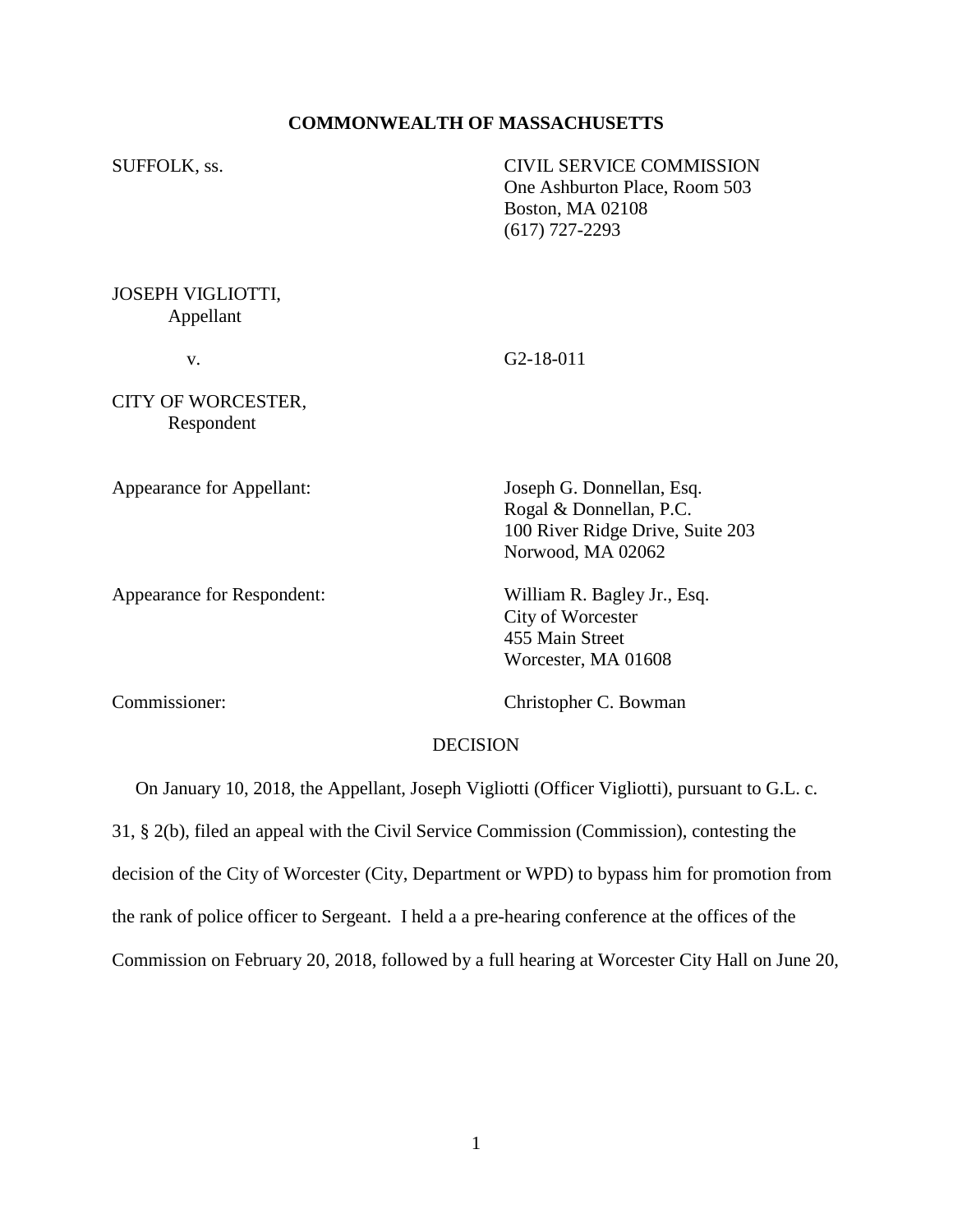$2018<sup>1</sup>$ . The full hearing was digitally recorded and both parties received a CD of the proceeding.<sup>2</sup> Both parties submitted post-hearing briefs in the form of proposed decisions.

# **FINDINGS OF FACT**

Twelve (12) exhibits were entered into evidence at the hearing. Following the hearing, the record remained open for the submission of additional documents, which resulted in four (4) additional exhibits being submitted. Based on the documents submitted, the testimony of the following witnesses:

### *Called by the WPD:*

■ Steven Sargent, Chief, Worcester Police Department

## *Called by Mr. Vigliotti:*

l

Joseph Vigliotti, Appellant

and taking administrative notice of all matters filed in the case and pertinent statutes, regulations and policies, and reasonable inferences therefrom, I make the following findings of fact:

- 1. The City of Worcester's Police Department employs approximately 450 police officers and officials. (Testimony of Chief Sargent) This includes the Chief, four (4) Deputy Chiefs, eight (8) Captains, twenty-two (22) Lieutenants, fifty-six (56) Sergeants, and approximately three hundred seventy-five Police Officers. (Testimony of Chief Sargent)
- 2. The Department also employs approximately 50 civilian staff members. (Testimony of Chief Sargent)

<sup>&</sup>lt;sup>1</sup> The Standard Adjudicatory Rules of Practice and Procedure, 801 CMR  $\S$ § 1.00 (formal rules) apply to adjudications before the Commission with Chapter 31 or any Commission rules taking precedence.

 $2<sup>2</sup>$  If there is a judicial appeal of this decision, the plaintiff in the judicial appeal would be obligated to supply the court with a transcript of this hearing to the extent that he/she wishes to challenge the decision as unsupported by substantial evidence, arbitrary or capricious, or an abuse of discretion. In such cases, this CD should be used by the plaintiff in the judicial appeal to transcribe the recording into a written transcript.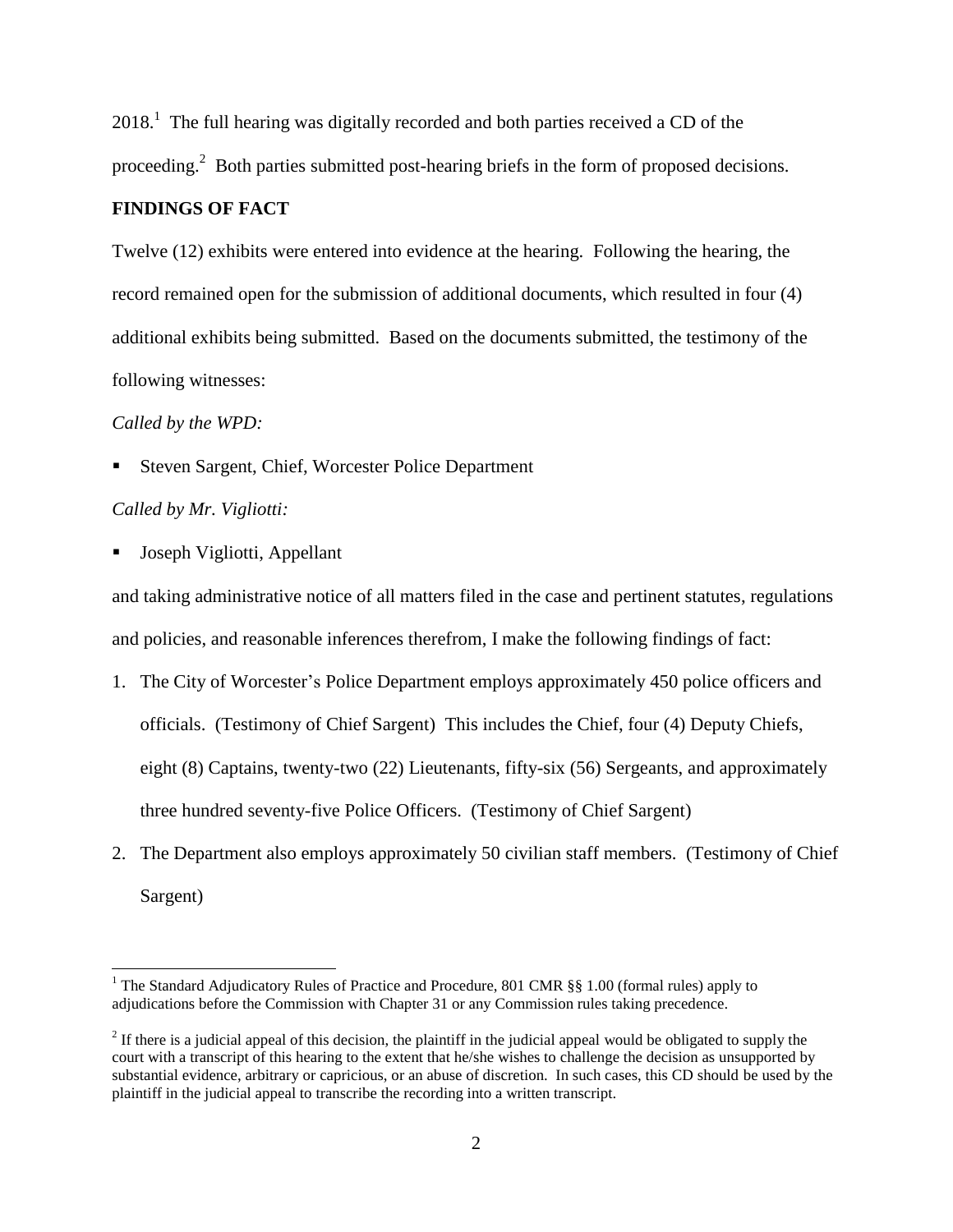- 3. In October 2017, the Police Department sought to promote three individuals to the rank of Sergeant. (Testimony of Chief Sargent)
- 4. Among the candidates for promotion was Officer Vigliotti. (Testimony of Chief Sargent)
- 5. Officer Vigliotti was born and raised in Worcester. He holds a bachelor's degree in criminal justice from Curry College. (Testimony of Appellant)
- 6. Officer Vigliotti has been employed as a police officer with the City since 2001. Prior to his employment with the City, Officer Vigliotti worked for ten (10) years at the Worcester County Sheriff's Department. (Testimony of Officer Vigliotti)
- 7. On October 15, 2016, Officer Vigliotti took the promotional examination for police sergeant and received a score of 75. (Stipulated Fact)
- 8. As a result of passing the examination, Officer Vigliotti's name appeared on an eligible list of candidates for Worcester Police Sergeant. (Stipulated Fact)
- 9. On October 16, 2017, the City created Certification No. 317-048 from which it promoted three (3) candidates from police officer to sergeant, two (2) of whom were ranked below Officer Vigliotti. (Stipulated Facts)
- 10. On December 5, 2017, the City notified Officer Vigliotti of the reasons for his bypass. (Stipulated Fact)
- 11. The City bypassed Officer Vigliotti primarily due to his prior disciplinary history and the fact that he is subject to a 2015, ten (10)-year "last chance agreement" which was associated with discipline that resulted in thirty (30) days punishment duty. (Exhibit 4)
- 12. While evaluating the candidates, Steven Sargent, the City's Chief of Police, reviewed the work history, sick leave, and disciplinary history of each candidate. He also spoke with direct and indirect officials within the Police Department. (Testimony of Chief Sargent)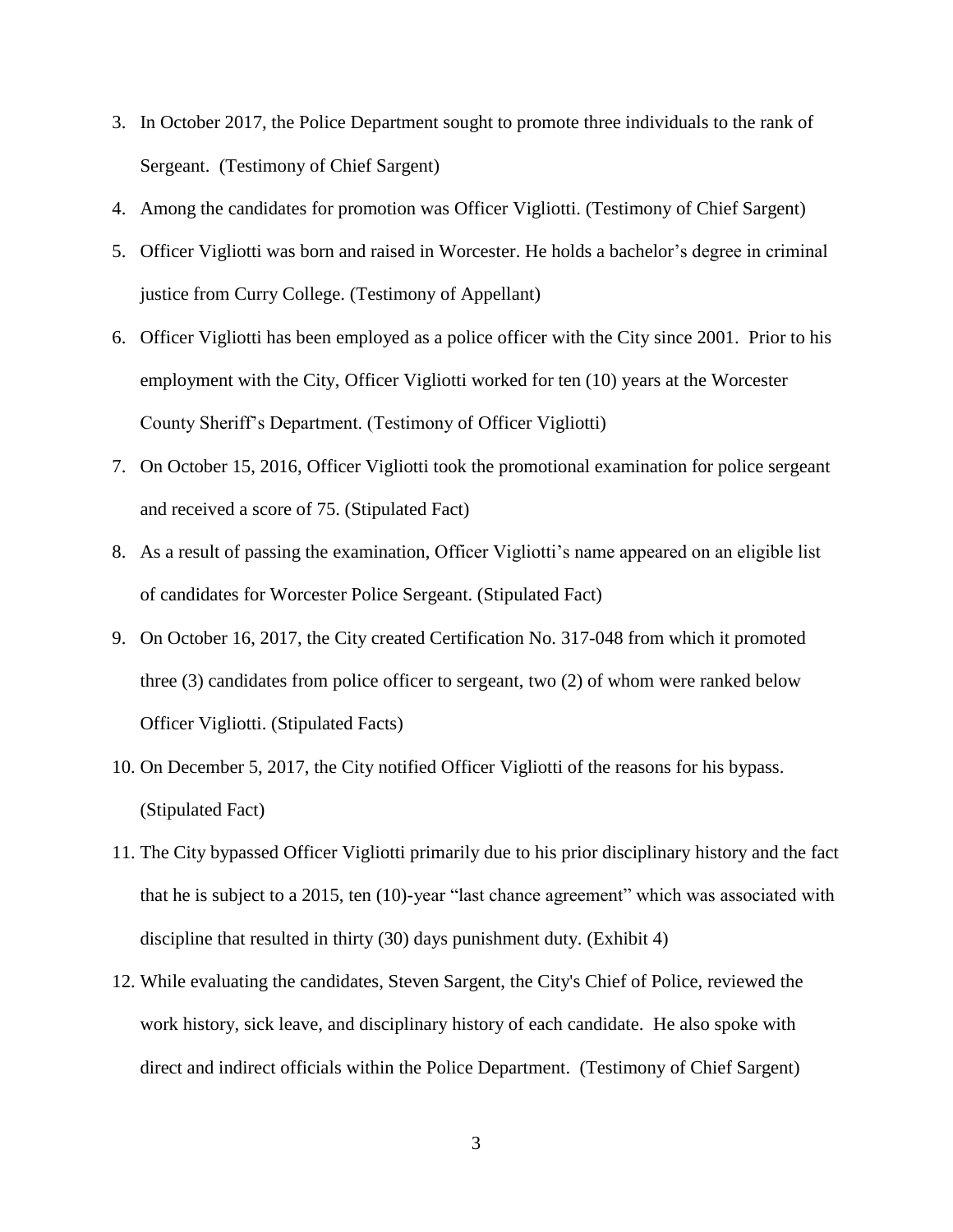13. Chief Sargent found that Officer Vigliotti had been subject to discipline on multiple

occasions, as follows:

- October 31, 2003: Officer Vigliotti made an arrest during which another officer struck the individual that Officer Vigliotti had in custody. (*See* Exhibit 10.) Although Officer Vigliotti reported that he did not observe anyone striking the arrestee while in his custody, the Bureau of Professional Standards concluded that Officer Vigliotti had not been truthful and he received a two (2) day suspension. (*See id.*) As Chief Sargent testified, this conduct did not weigh heavily in the decision-making process because of the passage of time between the conduct and the promotional opportunity. (Testimony of Chief Sargent)
- On June 13, 2013, Officer Vigliotti received a written reprimand arising out of an incident in which he made two arrests at a local establishment. (*See* Exhibit 12.) As a result of the arrest, charges were filed in court and subsequently dismissed. (Testimony of Chief Sargent.) Officer Vigliotti did not notify liaison supervisors of a modification to the charges, which was in violation of Worcester Police Department Policy 470. (*See*  Exhibit 12) Officer Vigliotti received a written reprimand. (*See id.*) As Chief Sargent testified, this rule is important because it avoids back room deals in which charges could be reduced without the authority of the Department's liaison officer. (Testimony of Chief Sargent)
- June 9, 2014: Prior to a visit of President Barrack Obama, the United States Secret Service learned that Officer Vigliotti, who had been assigned to the Presidential Detail, had made comments about a bomb. (Testimony of Chief Sargent) Although the comments were determined to have been made "offhand," Officer Vigliotti was removed from the detail, and the Department promised the Secret Service that Officer Vigliotti would be kept off the street on the date of the President's visit, which it did by requiring him to remain in the police station at that time. (Testimony of Chief Sargent.) Officer Vigliotti received a two (2) day suspension, which was later reduced to one (1) day of punishment duty. The Department learned of this conduct when it was approached by a member of the Secret Service. (Testimony of Chief Sargent.) As Chief Sargent testified, this conduct demonstrated Officer Vigliotti's poor judgment. (Testimony of Chief Sargent.)
- March 5, 2015: Officer Vigliotti was arrested in a domestic incident at the home of his girlfriend. (*See* Exhibit 9.) Officer Vigliotti was charged with Domestic Assault and Battery. (*See id.*) The criminal charges were dismissed. (Testimony of Appellant) However, the Department conducted a thorough investigation, after which it determined that Office Vigliotti had engaged in behavior that constituted criminal conduct and conduct unbecoming an officer. (*See* Exhibit 9.) Officer Vigliotti received a thirty (30) day suspension, which was converted to 30 tours of punishment duty. In connection with the 30 day suspension, on October 1, 2015, Officer Vigliotti signed a last chance agreement, which will remain in effect for ten (10) years from the date of his signature.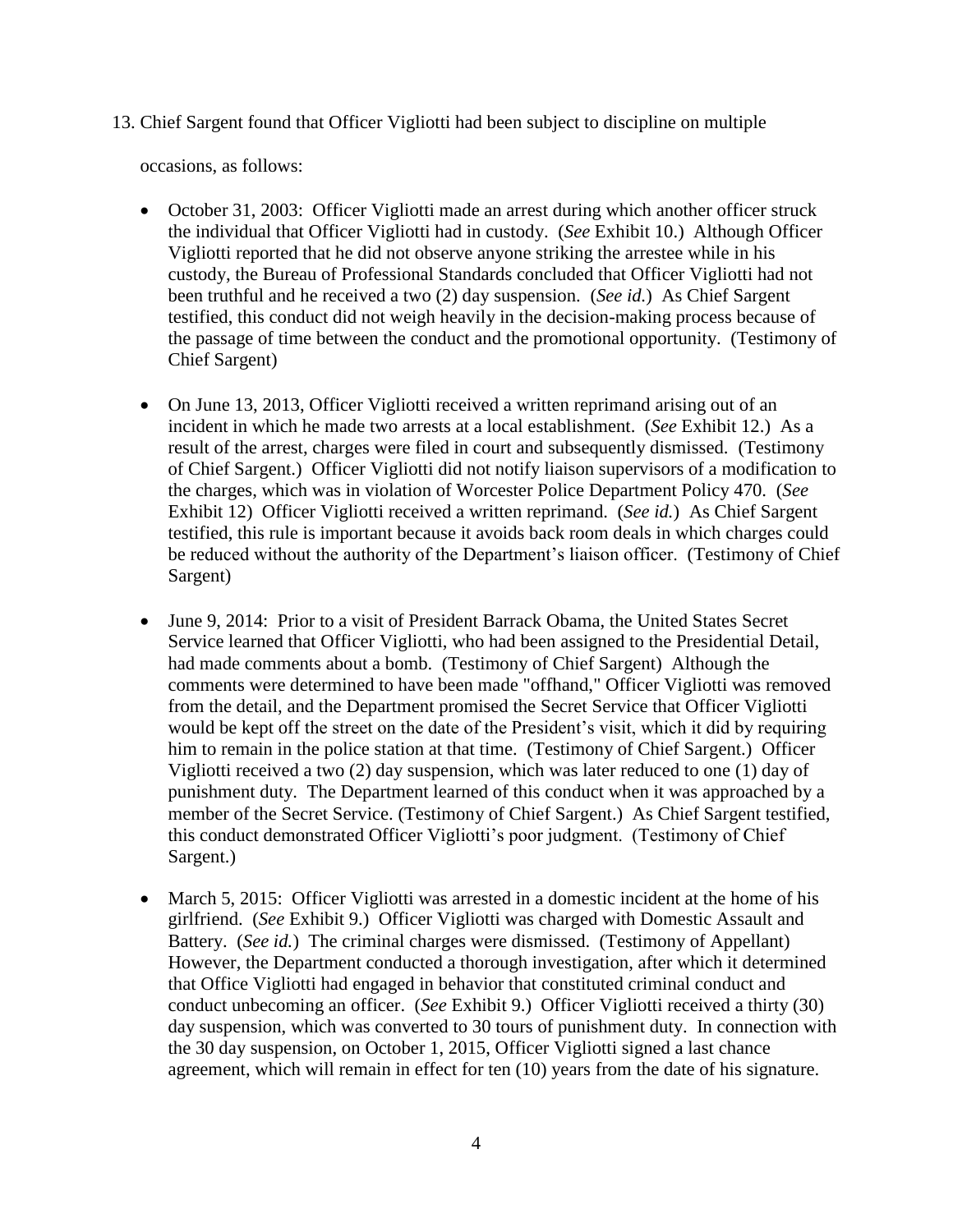- 14. Officer Vigliotti, who was represented by both MPA and Union counsel, voluntarily accepted the thirty tours of punishment duty, as well as the terms set forth in the last chance agreement. (Testimony of Officer Vigliotti.)
- 15. The two (2) promoted police officers who were ranked below Officer Vigliotti had no disciplinary history. (Testimony of Chief Sargent)
- 16. Chief Sargent questioned Officer Vigliotti's judgment and ability to serve as an official in the Department. (Testimony of Chief Sargent.)
- 17. In addition to his own review, Chief Sargent conferred with the Department's Deputy Chiefs, who had reviewed the same materials. (Testimony of Chief Sargent.)
- 18. During the meetings, which were held individually and collectively, the Chief and Deputy Chiefs discussed the three candidates. (Testimony of Chief Sargent.)
- 19. All four Deputy Chiefs recommended that Officer Vigliotti not be promoted at this time. (Testimony of Chief Sargent.)
- 20. After comparing the candidates, and conferring with his Deputy Chiefs, Chief Sargent met with and recommended to the City Manager that Officer Vigliotti be bypassed. (Testimony of Chief Sargent.)
- 21. On September 8, 2009, "Police Officer A" signed a last chance agreement with the City. He was not promoted to the rank of Sergeant until April 9, 2017. (*See* Exhibit 7.)
- 22. On April 14, 2006, "Police Officer B" signed a last chance agreement with the City. He was not promoted to the rank of Sergeant until May 22, 2016. (*See* Exhibit 8.)

### *Legal Standard*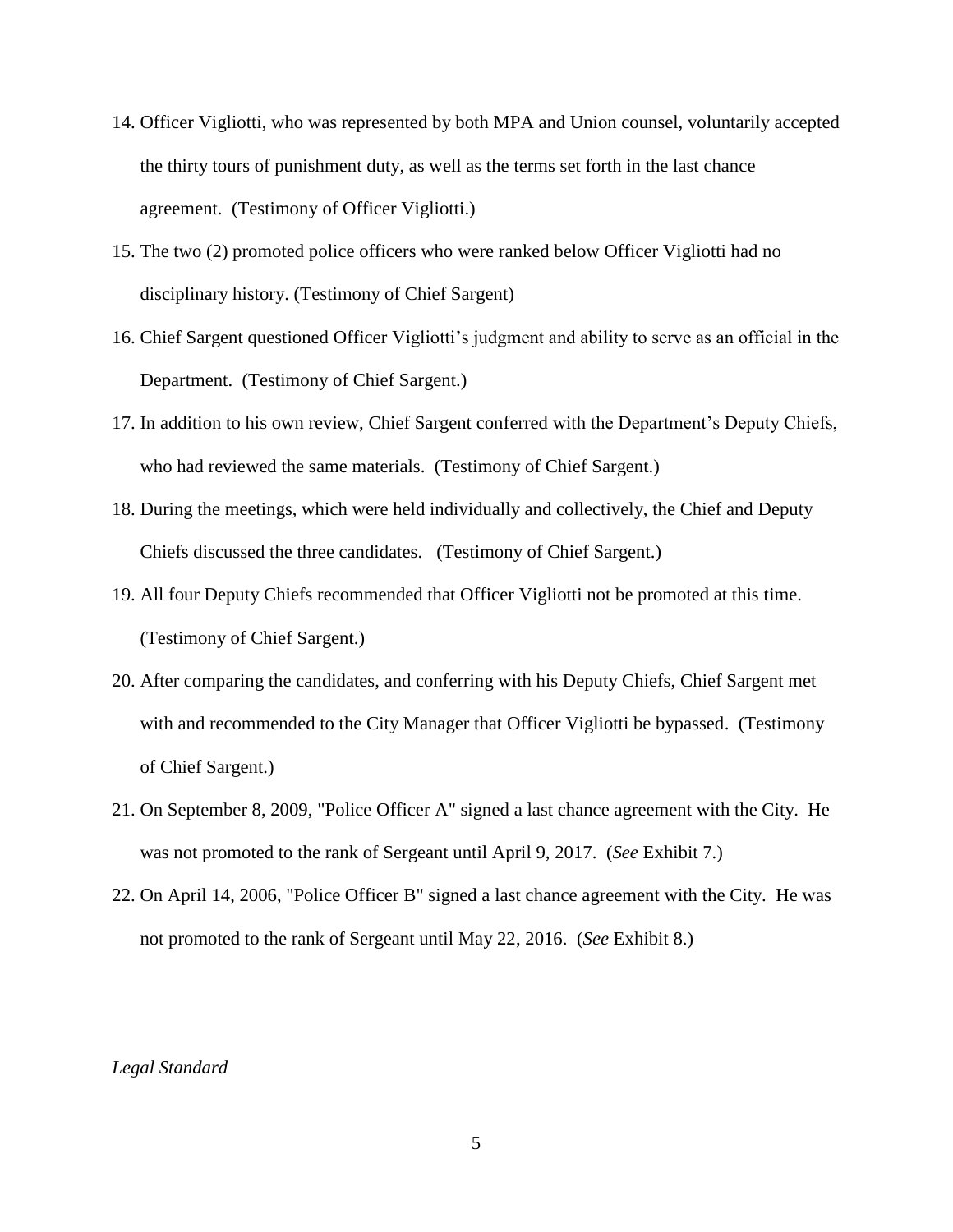The fundamental purpose of the civil service system is to guard against political considerations, favoritism, and bias in governmental hiring and promotion. The commission is charged with ensuring that the system operates on "[b]asic merit principles." *Massachusetts Assn. of Minority Law Enforcement Officers v. Abban*, 434 Mass. at 259, citing *Cambridge v. Civil Serv. Comm'n.*, 43 Mass. App. Ct. at 304. "Basic merit principles" means, among other things, "assuring fair treatment of all applicants and employees in all aspects of personnel administration" and protecting employees from "arbitrary and capricious actions." G.L. c. 31, section 1. Personnel decisions that are marked by political influences or objectives unrelated to merit standards or neutrally applied public policy represent appropriate occasions for the Civil Service Commission to act. *Cambridge* at 304.

 The issue for the Commission is "not whether it would have acted as the appointing authority had acted, but whether, on the facts found by the commission, there was reasonable justification for the action taken by the appointing authority in the circumstances found by the commission to have existed when the Appointing Authority made its decision." *Watertown v. Arria*, 16 Mass. App. Ct. 331, 332 (1983). *See Commissioners of Civil Service v. Municipal Ct. of Boston*, 369 Mass. 84, 86 (1975); and *Leominster v. Stratton*, 58 Mass. App. Ct. 726, 727-728 (2003).

 The Commission's role, while important, is relatively narrow in scope: reviewing the legitimacy and reasonableness of the appointing authority's actions. *City of Beverly v. Civil Service Comm'n*, 78 Mass. App. Ct. 182, 189, 190-191 (2010) citing *Falmouth v. Civil Serv. Comm'n*, 447 Mass. 824-826 (2006) and ensuring that the appointing authority conducted an "impartial and reasonably thorough review" of the applicant. The Commission owes "substantial deference" to the appointing authority's exercise of judgment in determining whether there was "reasonable justification" shown. *Beverly* citing *Cambridge* at 305, and cases cited. Such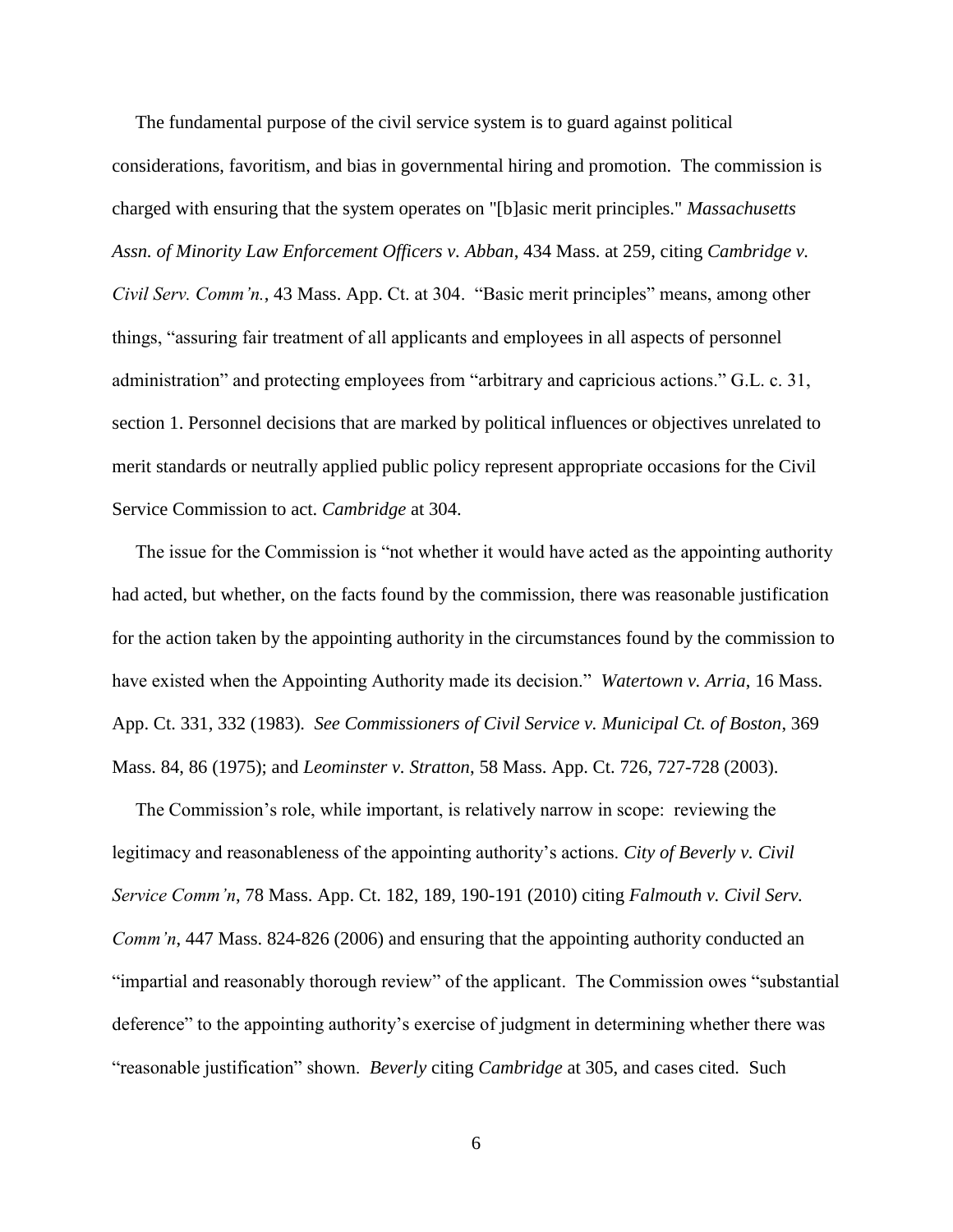deference is especially appropriate with respect to the hiring of police officers. In light of the high standards to which police officers appropriately are held, appointing authorities are given significant latitude in screening candidates. *Beverly* citing *Cambridge* at 305, and cases cited. "It is not for the Commission to assume the role of super appointing agency, and to revise those employment determinations with which the Commission may disagree." *Town of Burlington*, 60 Mass. App. Ct. 914, 915 (2004).

#### *Analysis*

 The City was justified in bypassing Officer Vigliotti for promotional appointment to sergeant based on his lengthy disciplinary history, including a 2015 incident which resulted in discipline and a last chance agreement. I carefully reviewed the Department's comprehensive fifty (50) page report regarding their investigation into the 2015 incident, which ultimately resulted in Officer Vigliotti agreeing to a long-term LCA and lengthy discipline in lieu of termination.

 The Department has a documented history of requiring employees subject to a last chance agreement to reestablish and rebuild the Department's trust in them. Mr. Vigliotti identified two individuals who had been subject to last chance agreements and then promoted to Sergeant. The Department's records demonstrate that one individual waited approximately eight years to be promoted while the other waited approximately ten. As Chief Sargent testified, if Mr. Vigliotti is able to demonstrate a pattern of good judgment and behavior, he will at some point in the future be considered a viable candidate for promotion.

 Although Officer Vigliotti was not interviewed as part of this promotional process, based on his employment record, particularly the more recent events that resulted in him being subjected to thirty (30) days of punishment duty and voluntarily signing a last chance agreement in October 2015, the WPD had reasonable justification to bypass him. Given the circumstances,

7